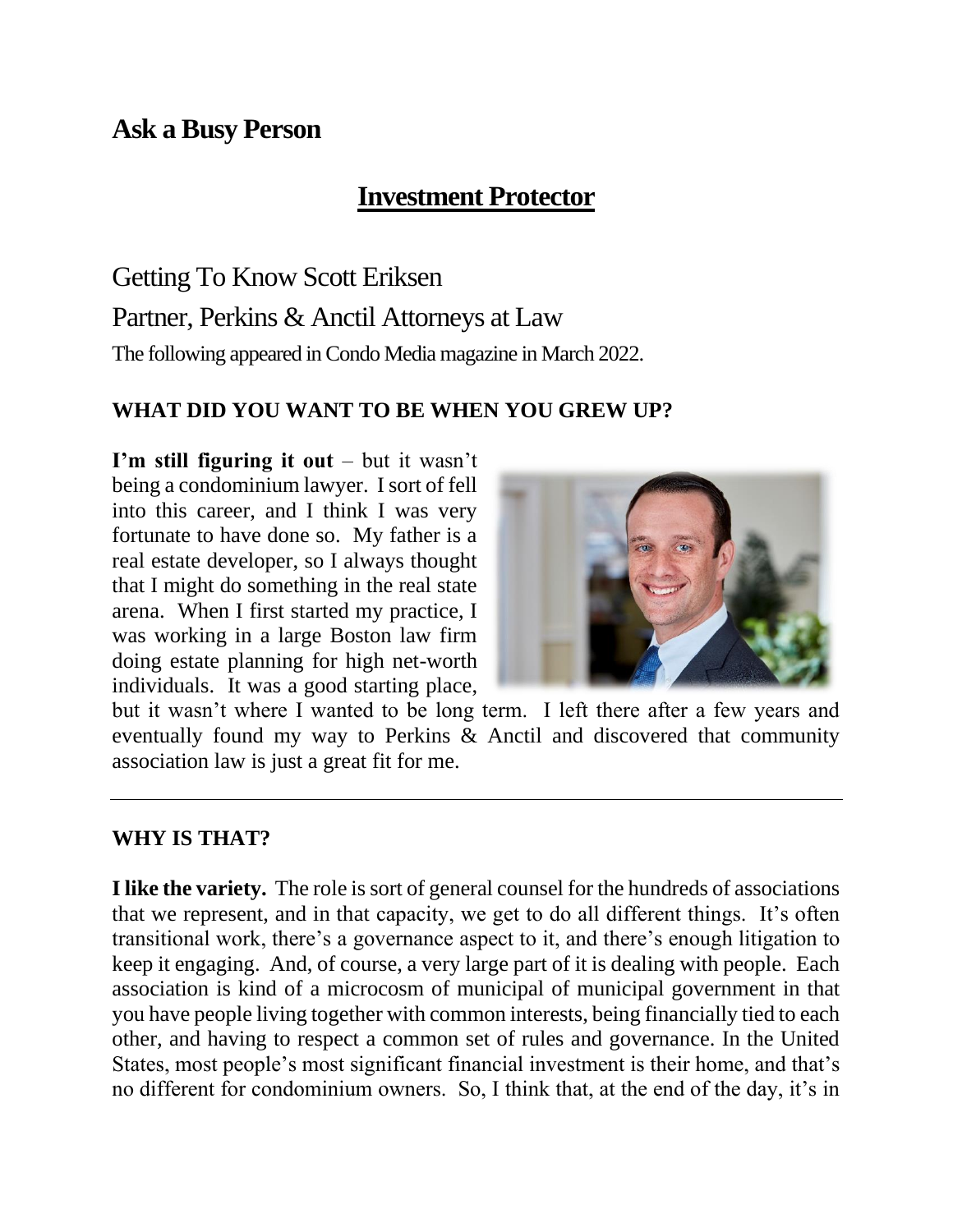everyone's best interest to promote and protect that investment. I see our role as community association counsel as assisting with that objective.

# **WHAT DO YOU CONSIDER THE BENEFITS OF CAI?**

**CAI is a phenomenal resource** – locally, nationally, and beyond. As I say, folks serving on condominium boards are volunteers. Many may not have experience serving in this role, and I think CAI does a great job of making education for board members accessible and really covering all the basics. Also, for me, one of the neat things about being involved in CAI is that we become friendly with individuals who are really our competitors. It builds a sense of camaraderie.

### **WHAT DO YOU SEE AS SOME OF THE CHALLENGES FACING THE INDUSTRY NOW?**

**Some of the biggest challenges** facing the industry right now, I think, are already emerging from the tragedy that happened at the Surfside condominium in Florida. I think it awakened everybody's concern about deferred maintenance and safety. I think we're going to see more legislation, more guidance come down over the next few years to address those concerns. Another perennial issue over the past five years



or more is handling assistance animals. It's something boards wrestle with quite frequently. If you have restrictions in your condominium documents that prohibit or limit pets, there are times you have to make exceptions to that, and many boards that I work with have legitimate concerns about how to make the right decisions for their communities when it comes to these requests.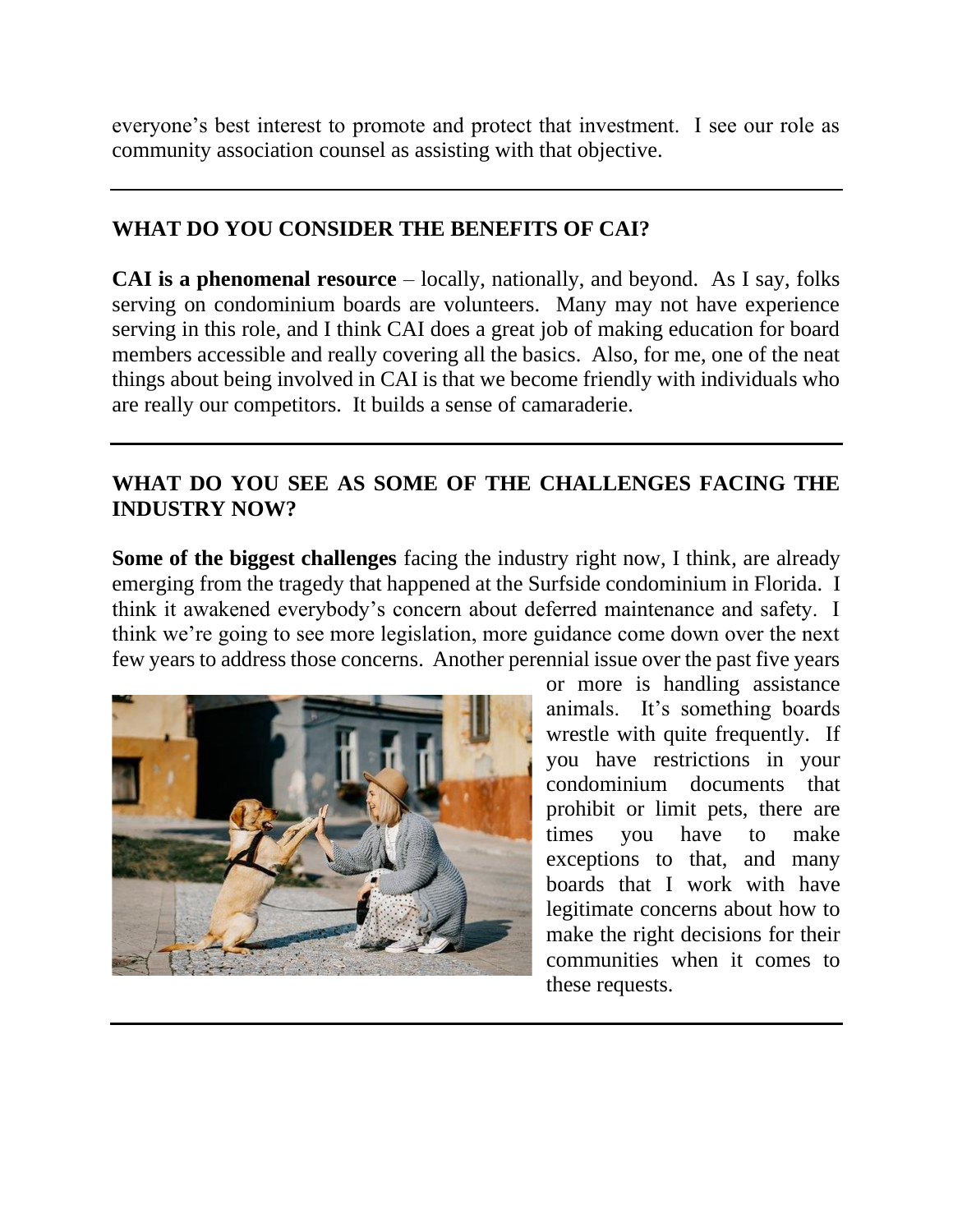### **WHAT'S THE BIGGEST DOFFERENCE BETWEEN CONDOMINIUM LAW AND OTHER LEGAL SPECIALTIES?**

**I would say it's working with volunteers** who are really committed to their neighbors. You have all of these community associations-some of which are pretty

large and have perhaps hundreds of thousands or even a million dollars under their management-and they're run by volunteers. Board members do not get paid for their service and they have lives, and yet they are willing to manage their communities, maintain common assets, and promote harmony. It's no small undertaking. So, I'm always impressed with that-the idea that so many individuals are willing to dedicate their time toward bettering their communities.



#### **WHAT WOULD IT SURPRISE PEOPLE TO KNOW ABOUT YOU?**



It might surprise people to know that I fenced for the University of Pennsylvania and was a two-time All- American. I started fencing when I was 12 years old, and I competed nationally and internationally in high school before competing at Penn.

#### **WHAT DO YOU DO IN YOUR SPARE TIME NOW?**

**I love to travel with my family.** We've been fortunate to go on some pretty good trips over the past few years despite COVID. We made it up to Acadia recently, and we're hoping to go out West to ski this year. We're big skiers.